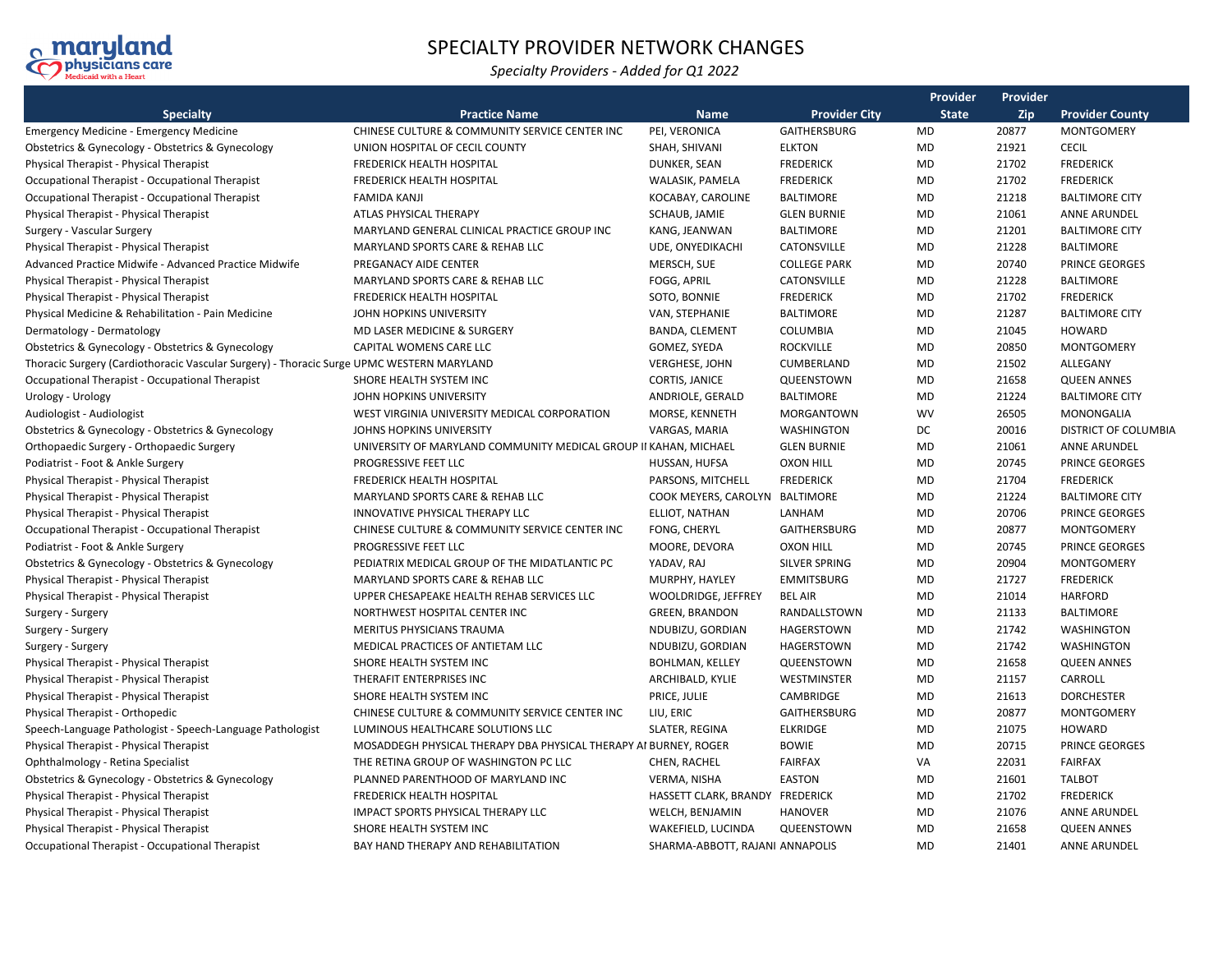

## SPECIALTY PROVIDER NETWORK CHANGES

## *Specialty Providers - Added for Q1 2022*

|                                                                 |                                                                       |                                  |                       | Provider     | Provider |                        |
|-----------------------------------------------------------------|-----------------------------------------------------------------------|----------------------------------|-----------------------|--------------|----------|------------------------|
| <b>Specialty</b>                                                | <b>Practice Name</b>                                                  | <b>Name</b>                      | <b>Provider City</b>  | <b>State</b> | Zip      | <b>Provider County</b> |
| Occupational Therapist - Occupational Therapist                 | <b>MARYLAND SPORTS CARE &amp; REHAB LLC</b>                           | SALES, MADISON                   | <b>HAMPSTEAD</b>      | MD           | 21074    | CARROLL                |
| Speech-Language Pathologist - Speech-Language Pathologist       | SHORE HEALTH SYSTEM INC                                               | <b>SCHEELE, ERIN</b>             | <b>CAMBRIDGE</b>      | MD           | 21613    | <b>DORCHESTER</b>      |
| Physical Therapist - Physical Therapist                         | SHORE THERAPY SOLUTIONS LLC                                           | CLIFFORD, LISA                   | <b>BERLIN</b>         | <b>MD</b>    | 21811    | <b>WORCESTER</b>       |
| Chiropractor - Chiropractor                                     | <b>WHEATON CHIROPRACTIC LLC</b>                                       | PHILLIPS, MATTHEW                | <b>SILVER SPRING</b>  | <b>MD</b>    | 20902    | <b>MONTGOMERY</b>      |
| <b>Physical Medicine &amp; Rehabilitation - Sports Medicine</b> | KENNEDY KRIEGER ASSOCIATES INC                                        | <b>EDMISTON, TRAVIS</b>          | <b>BALTIMORE</b>      | MD           | 21205    | <b>BALTIMORE CITY</b>  |
| Dermatology - Dermatology                                       | MCCAGH AND HERRING MD PA                                              | <b>BROWN, PATRICK</b>            | CUMBERLAND            | MD           | 21502    | ALLEGANY               |
| Physical Therapist - Physical Therapist                         | UNIVERSITY OF MARYLAND ST JOSEPH OUTPATIENT REHABIL CAVANAUGH, LAUREN |                                  | <b>TOWSON</b>         | MD           | 21204    | <b>BALTIMORE</b>       |
| Speech-Language Pathologist - Speech-Language Pathologist       | <b>FREDERICK HEALTH HOSPITAL</b>                                      | SINISI, SAMANTHA                 | <b>FREDERICK</b>      | MD           | 21702    | <b>FREDERICK</b>       |
| Physical Therapist - Physical Therapist                         | SHORE HEALTH SYSTEM INC                                               | JANCOSKO, ANGELA                 | <b>CAMBRIDGE</b>      | MD           | 21613    | <b>DORCHESTER</b>      |
| Ophthalmology - Retina Specialist                               | THE RETINA GROUP OF WASHINGTON PC LLC                                 | XU, TAN                          | <b>COLUMBIA</b>       | MD           | 21045    | <b>HOWARD</b>          |
| Physical Therapist - Physical Therapist                         | FIRST CHOICE PHYSICAL THERAPY LLC                                     | HARVEY, JAIDEN                   | <b>OAKLAND</b>        | MD           | 21550    | GARRETT                |
| Speech-Language Pathologist - Speech-Language Pathologist       | THERAFIT ENTERPRISES INC                                              | GARI, GHAIDA                     | WESTMINSTER           | MD           | 21157    | CARROLL                |
| Surgery - Surgery                                               | SINAI SURGERY ASSOCIATES                                              | ESSMAN, MICHELLE                 | <b>BALTIMORE</b>      | <b>MD</b>    | 21215    | <b>BALTIMORE CITY</b>  |
| Orthopaedic Surgery - Orthopaedic Surgery                       | UNIVERSITY OF MARYLAND COMMUNITY MEDICAL GROUP II ANGERETT, NATHAN    |                                  | <b>GLEN BURNIE</b>    | MD           | 21061    | <b>ANNE ARUNDEL</b>    |
| Physical Therapist - Physical Therapist                         | <b>GLEN BURNIE PHYSICAL THERAPY &amp; SPORTS CARE LLC</b>             | HAMBY, KYLE                      | COLUMBIA              | MD           | 21045    | <b>HOWARD</b>          |
| Physical Therapist - Physical Therapist                         | MARYLAND SPORTS CARE & REHAB LLC                                      | SULLIVAN, CARIANNE               | <b>HAMPSTEAD</b>      | MD           | 21074    | CARROLL                |
| Surgery - Plastic and Reconstructive Surgery                    | JOHN HOPKINS UNIVERSITY                                               | <b>WARRICK, JOANN</b>            | <b>BALTIMORE</b>      | <b>MD</b>    | 21224    | <b>BALTIMORE CITY</b>  |
| Orthopaedic Surgery - Orthopaedic Surgery                       | UNIVERSITY OF MARYLAND COMMUNITY MEDICAL GROUP II GILSON. GREGORY     |                                  | <b>GLEN BURNIE</b>    | MD           | 21061    | <b>ANNE ARUNDEL</b>    |
| Physical Therapist - Physical Therapist                         | <b>MARYLAND SPORTS CARE &amp; REHAB LLC</b>                           | KWIATKOWSKI, BRITTANY SYKESVILLE |                       | MD           | 21784    | CARROLL                |
| Advanced Practice Midwife - Advanced Practice Midwife           | CHESAPEAKE HEALTH CARE                                                | EBERLE, BLYTHE                   | <b>PRINCESS ANNE</b>  | MD           | 21853    | SOMERSET               |
| Speech-Language Pathologist - Speech-Language Pathologist       | SHORE HEALTH SYSTEM INC                                               | KREMPASKY, MELISA                | QUEENSTOWN            | MD           | 21658    | <b>QUEEN ANNES</b>     |
| Podiatrist - Podiatrist                                         | PODIATRY ASSOCIATES PA                                                | MALINSKY, SVETLANA               | <b>BERWYN HEIGHTS</b> | <b>MD</b>    | 20740    | PRINCE GEORGES         |
| Physical Therapist - Physical Therapist                         | PENINSULA PHYSICAL THERAPY LLC                                        | VITAL, CITADEL                   | SALISBURY             | MD           | 21804    | <b>WICOMICO</b>        |
| Occupational Therapist - Occupational Therapist                 | SHORE HEALTH SYSTEM INC                                               | STAG, JESSICA                    | QUEENSTOWN            | MD           | 21658    | <b>QUEEN ANNES</b>     |